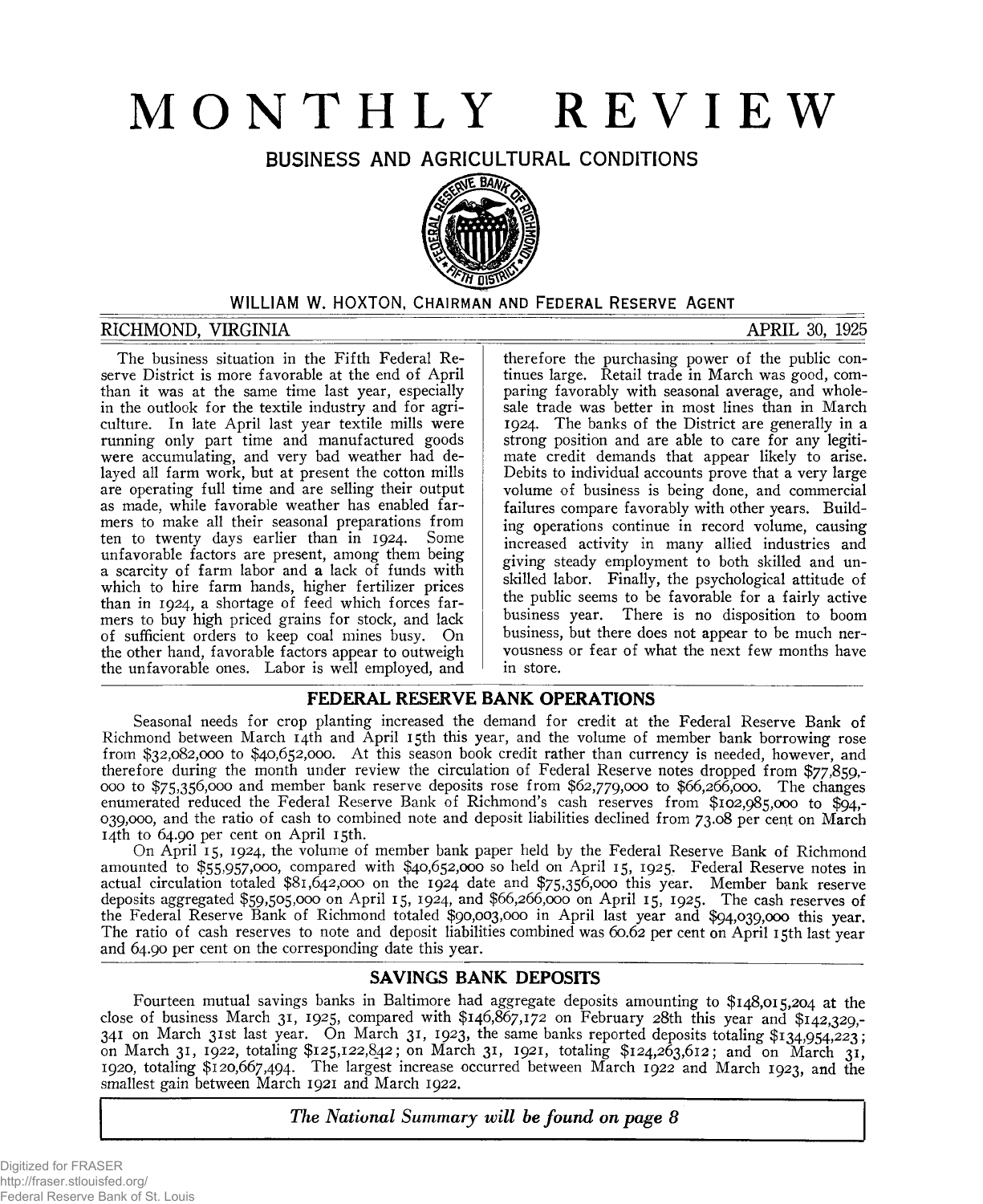| <b>ITEMS</b>                              | April 8, 1925 | March 11, 1925 | April 9, 1924 |  |
|-------------------------------------------|---------------|----------------|---------------|--|
| 1. Total Loans and Discounts (including)  | \$492,032,000 | \$484,658,000  | \$475,886,000 |  |
| 2. Total Investments in Bonds and Securi- | 137,279,000   | 131,448,000    | 121,103,000   |  |
| 4. Reserve Balance with Federal Reserve   | 629,311,000   | 616,106,000    | 596,989,000   |  |
|                                           | 39,716,000    | 38,582,000     | 35,771,000    |  |
|                                           | 14,222,000    | 14,389,000     | 13,236,000    |  |
|                                           | 356,567,000   | 370,132,000    | 333,307,000   |  |
|                                           | 187,593,000   | 188,167,000    | 165,601,000   |  |
| 8. Borrowed from Federal Reserve Bank     | 18,383,000    | 11,204,000     | 30,832,000    |  |

#### **CONDITION OF SEVENTY-THREE REPORTING MEMBER BANKS IN SELECTED CITIES**

In the above table comparative condition figures reported by seventy-three identical member banks are shown as at the close of business April 8, 1925, March 11, 1925, and April 9, 1924, thus affording an opportunity for comparing banking developments during the past month and the past year in the thirteen leading cities of the Fifth Reserve District. While the figures shown in the table reflect conditions on the dates mentioned, they are not necessarily the highest or lowest figures that occurred during the periods under review.

Between March 11th and April 8th, both this year, most of the changes in the items included in the table were seasonal, and were due chiefly to financing the planting of this year's crops. Total loans to customers rose from \$484,658,000 to \$492,032,000 during the month, demand deposits declined from \$370,132,- 000 to \$356,567,000, time deposits decreased from \$188,167,000 to \$187,593,000, and rediscounts at the Reserve Bank increased from \$11,204,000 to \$18,383,000. Cash in vaults also decreased slightly, falling from \$14,389,000 to \$14,222,000. On the other hand, total investments in bonds and securities increased from \$131,448,000 on March 11th to \$137,279,000 on April 8th, and aggregate reserve balance at the Reserve Bank rose from \$38,582,000 to \$39,716,000, both being unusual gains at a season when the reporting banks' customers are seeking additional credit.

A large increase in deposits between April 9, 1924, and April 8, 1925, enabled the reporting banks to increase their loans to customers and their investments in bonds and securities, and to reduce their rediscounts with the Reserve Bank; at the same time it called for an increase in reserve balances. During the year demand deposits rose from \$333,307,000 to \$356,567,000, and time deposits increased from \$165,601,000 to *§187,*593,000, a combined gain of \$45,252,000. Outstanding loans to customers rose from \$475,886,000 to \$492,032,000, an increase of \$16,146,000; investments in bonds and securities rose from \$121,103,000 to \$137,279,000, an increase of \$16,176,000; reserve balances rose from a total of \$35,771,000 to \$39,716,000, an increase of \$3,945,000; and the volume of rediscounts at the Reserve Bank was reduced from \$30,832,000 to \$18,383,000, a decline of \$12,449,000. Cash in vaults rose during the year from \$13,236,000 to \$14,222,000, a gain of \$986,000.

### **BUSINESS FAILURES IN MARCH**

Commercial failures in the United States during March numbered 1,859, naturally exceeding the **1,793** defaults of the short month of February, but decreases appear in comparison with the number for both January and last December, when the totals were 2,317 and 2,040, respectively. March failures this year exceeded the 1,817 failures of March 1924 by 2.3 per cent. In liabilities involved, March 1925 witnessed a total of \$34,004,731, the smallest amount reported since November 1924, which in turn reported the smallest total since September 1923. Liabilities in March this year fell off more than 65 per cent from the record total of \$97,651,026 of March 1924, when a single failure for \$40,000,000 occurred.

In the Fifth District there were 127 bankruptcies in March, with liabilities totaling \$2,640,261, compared with 105 bankruptcies and liabilities of \$42,232,527 in March last year. The number of failures in March 1925 was only 5 per cent greater than in February, although March had 13 per cent more business days in it. March liabilities were lower than for any month since November 1924, and were lower than during any other March since 1920.

### **DEBITS TO INDIVIDUAL ACCOUNTS IN LEADING TRADE CENTERS**

The accompanying table shows total debits to individual, firm and corporation accounts in the clearing house banks in twenty-three leading trade centers of the Fifth Reserve District during three equal periods of four weeks each, ending April 8, 1925, March 11, 1925, and April 9, 1924. These debits figures cover all checks drawn against deposit accounts, irrespective of whether or not the checks pass through the clearing house, and therefore include pay roll checks, checks cashed over the counter, and checks deposited in the banks upon which they are drawn. Debits totals are generally regarded as one of the best indicators of business activity.

The four weeks' period ending April 8, 1925, witnessed total debits amounting to \$1,188,149,000 in the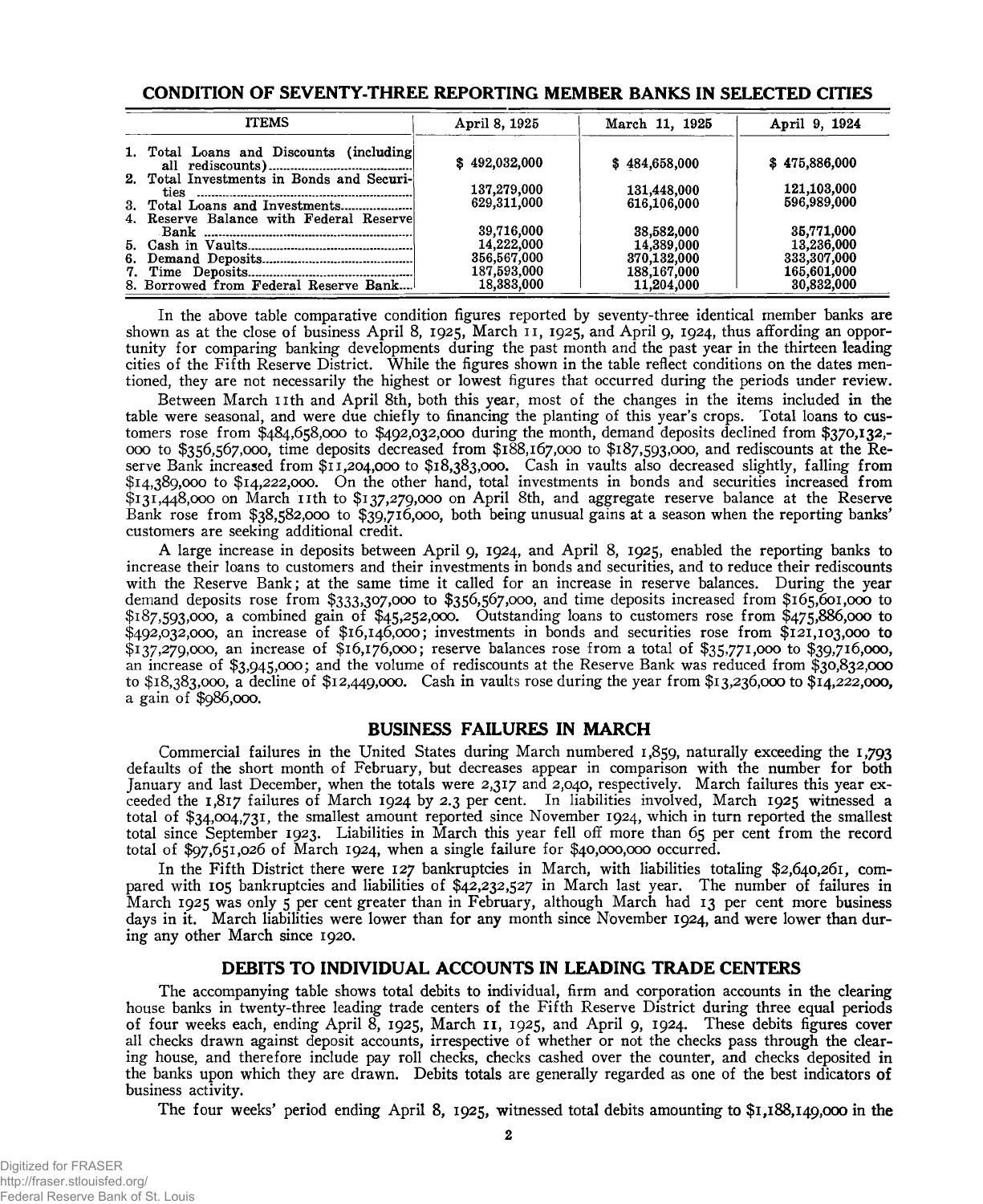twenty-three reporting cities, compared with **\$1,176,095,000** during the preceding period, ending March nth, the increase being seasonal and due to income tax payments on March 15th and quarterly settlements on April 1st. Fifteen of the twenty-three cities reported larger figures during the more recent period. Raleigh's

|               |                  | TOTAL DEBITS FOR THE FOUR WEEKS ENDING |                  |  |
|---------------|------------------|----------------------------------------|------------------|--|
| <b>CITIES</b> | April 8, 1925    | March 11, 1925                         | April 9, 1924    |  |
|               | 24,399,000<br>\$ | \$<br>19,627,000                       | \$<br>21,707,000 |  |
|               | 374,518,000      | 353,590,000                            | 341,824,000      |  |
|               | 28,807,000       | 26,094,000                             | 28,073,000       |  |
|               | 35,589,000       | 31,517,000                             | 33,426,000       |  |
|               | 49,120,000       | 44,884,000                             | 43,447,000       |  |
|               | 19,564,000       | 21,223,000                             | 22,497,000       |  |
|               | 7,866,000        | 7,746,000                              | 8,766,000        |  |
|               | 7,922,000        | 8,791,000                              | 8,229,000        |  |
|               | 19,905,000       | 20,983,000                             | 19,245,000       |  |
|               | 21,806,000       | 21,454,000                             | 22,213,000       |  |
|               | 20,254,000       | 24,727,000                             | 20,640,000       |  |
|               | 10,590,000       | 13,116,000                             | 10,296,000       |  |
|               | 25,424,000       | 19,850,000                             | 24,083,000       |  |
|               | 18,232,000       | 17,586,000                             | 18,117,000       |  |
|               | 7,551,000        | 7.025.000                              | 6,191,000        |  |
|               | 64,361,000       | 66,238,000                             | 63,333,000       |  |
|               | 25,852,000       | 55,985,000                             | 27,775,000       |  |
|               | 119,038,000      | 124,409,000                            | 111,756,000      |  |
|               | 23,255,000       | 22,899,000                             | 21,759,000       |  |
|               | 17,078,000       | 15,967,000                             | 11,593,000       |  |
|               | 214,393,000      | 200,455,000                            | 183,796,000      |  |
|               | 21,385,000       | 21,058,000                             | 21,445,000       |  |
|               | 31,240,000       | 30,871,000                             | 29,626,000       |  |
|               | \$1,188,149,000  | \$1,176,095,000                        | \$1,099,837,000  |  |
|               |                  |                                        |                  |  |

great decrease was due to exceptionally heavy movements of State government funds during the period ending March 11th rather than to any material decline in business activity.

During the four weeks ending April 9, 1924, debits in the twenty-three cities amounted to \$1,099,837,- 000, in comparison with \$1,188,149,000 reported this year during the corresponding period. Sixteen cities showed higher figures for the 1925 period, all of the decreases except two occurring in the Carolinas.

**LABOR**— The labor situation has changed little since our March 31st *Review* was written. On the whole, spring demands for labor have not developed to the expected degree, and consequently there is somewhat more involuntary unemployment than was the case a year ago. Road work and public improvements are being carried on in somewhat less volume this spring, but this has increased the supply of labor available for farm work. As a rule there is sufficient farm labor at present to meet all demands, though there are certain sections in which workers are still scarce. Farm wages are slightly lower than the levels of last year. The actual demand for farm labor appears to be somewhat less than in April 1924, farmers as a result of the last crop having less money with which to hire hands and therefore being less inclined to employ high priced help in the face of returns for agricultural products. The industries of the Fifth District are running on full time schedules, and there is very little idleness among factory workers. Construction work is plentiful, and workers in the building trades are fairly well employed, although there is less demand for certain classes of workmen, such as steel and sheet metal workers. Clerical workers continue to show a surplus, while satisfactory domestic help is scarce.

**COAL**— Lack of market demand continues to handicap coal producers, and the cumulative output of bituminous mines in the United States is now approximately 1,500,000 tons behind the average production during the first three months of the preceding five years. The coal year ending April 1st witnessed the production of 470,844,000 net tons of bituminous coal and 88,189,000 tons of anthracite, compared with 561,- 212,000 tons of bituminous and 91,700,000 tons of anthracite produced in 1923-1924. Production of bituminous coal was sufficient to meet all demands during the past winter, however, and prices ruled lower than during the preceding year. Soft coal mined in March 1925 was 37,626,000 net tons, the lowest March production since 1921, when only 31,054,000 tons were produced. Transportation facilities were adequate for all demands made by the mines during the winter, and there were no serious tie-ups on account of severe weather. Retail prices have been reduced at many yards during the past two or three weeks, a regular seasonal development with the passing of cold weather.

**TEXTILES**— The textile mills of the Fifth District are nearly all operating on full time schedules, receiving many hand to mouth orders but few orders for future delivery. Prices of cloth have gone off slightly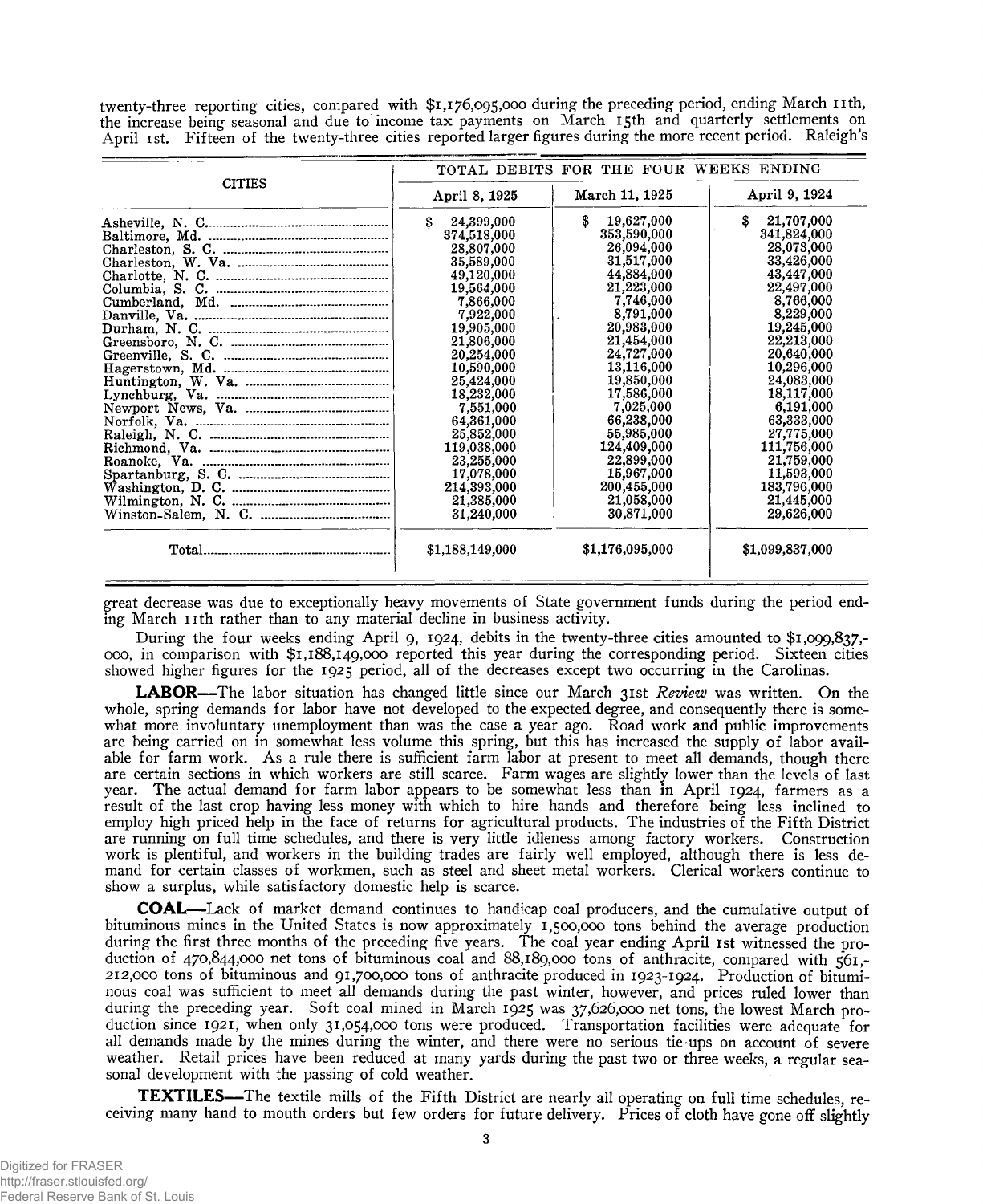during the past month in keeping with the decline in raw cotton, and mill executives state that profits at present prices for cotton and manufactured goods are unsatisfactory. Most executives profess a considerable degree of optimism on the outlook, and textile mill supply houses report good business on machinery which will reduce operating costs or improve production. One large machinery dealer writes that nearly all of his sales are being made to Fifth District mills, although his firm does a nation wide business. A year ago restriction in running time was spreading among the mills in the South, and most of them had large stocks of goods on hand. At present the mills are running full time, and" reserve stocks have been reduced to more satisfactory figures.

During March the textile mills in North Carolina consumed 126,967 bales of cotton, South Carolina mills used 93,677 bales, and Virginia mills used 11,007 bales, a total of 231,651 bales in comparison with 191,293 bales ocnsumed in the three states in March last year. Mill consumption in the Fifth District during March this year represented 39.8 per cent of national consumption, compared with 39.5 per cent of national consumption in March 1924.

**COTTON**— Spot cotton prices in the Carolinas moved downward during the latter part of March and the first half of April, falling from an average of 25.02 cents per pound during the week ending March 21st to an average of  $23.77$  cents during the week ending April 11th.

On March 20th the Bureau of the Census released its final cotton ginning report for the 1924 season, placing the year's production at 13,618,751 equivalent 500 pound bales, an increase of 3,479,080 bales over the 1923 crop of 10,139,671 bales. The Department of Agriculture's estimate of the 1924 crop last December was 13,153,000 running bales, practically 500,000 bales under the actual production, but the fall weather was so exceptionally favorable for late cotton that an under estimate of the yield was almost inevitable. In the Fifth District, North Carolina grew 823,278 bales in 1924, South Carolina 806,065 bales, and Virginia 38,- 301 bales, all exceeding the December estimate and South Carolina exceeding her 1923 production Total yield in the three states was 1,667,644 bales, compared with 1,836,991 bales grown in 1923. The decrease in yield does not tell the whole story, however, the price decline in 1924 in comparison with 1923 causing an even greater reduction in rural income than the lower production. Prices during the period from August to February averaged about 71-2 cents per pound less than during the corresponding period the year before, and this decline, with the reduced yield, lowered the growers' receipts in the Fifth District in the neighborhood of \$85,000,000 in comparison with the money they received for the 1923 crop, the loss on seed not included.

Cotton consumed in American mills during March totaled 582,674 bales, compared with 550,132 bales used in February this year and 485,840 bales in March 1924. The report, when released on April 14th by the Census Bureau, proved lower than had been expected, with a resultant depressing effect upon the cotton market. Cotton on hand in consuming establishments on March 31, 1925, amounted to 1,644,793 bales, compared with 1,546,210 bales on February 28, 1925, and 1,503,852 bales on March 31st last year. Public warehouses and compresses held 2,237,115 bales on March 31, 1925, compared with 3,075,140 bales so held on February 28, 1925, and 2,000,552 bales on March 31, 1924. Imports of cotton in March totaled 33,955 bales, compared with 59,984 bales in February and 49,833 bales in March 1924, while March exports totaled 734,- 697 bales, compared with 811,838 bales in February and 332,168 bales in March last year. Total exports since August 1, 1924, amounted to 6,967,286 bales, compared with 4,682,355 bales during the eight months ending March 31, 1924.

Intentions to plant figures on cotton are not available this year, and the farmers are therefore compelled to guess as to what other planters are thinking on the acreage question. The crop was not profitable to many growers last year, and this year fertilizer prices are higher, labor, though somewhat more plentiful than in 1924, is scarce and money to hire labor is scarcer, and the danger from boll weevils appears to be much greater than last year. On the other hand preparations for planting are much further advanced now than at the same time last year, and rumors of drought in the Southwestern cotton states may stimulate planting in South Atlantic states.

**TOBACCO**— The 1924 Virginia tobacco crop amounted to approximately 136,391,000 pounds, and sold for nearly \$28,000,000. The 1923 crop amounted to 151,303,000 pounds and sold for \$30,000,000, while the 1922 crop of 156,542,000 pounds brought nearly \$40,000,000. The average price for all types for the 1924 crop was \$20.48 per hundred pounds in comparison with an average of \$19.75 per hundred for the 1923 crop. The greatest increase was in the price of Dark and Sun-cured, with a slight increase for Bright and a decrease for Burley. Total sales of leaf tobacco on open markets amounted to 85,823,349 pounds, of which approximately 7,000,000 pounds came from North Carolina. Danville was the leading market in producers' sales with 31,724,407 pounds, South Boston with 9,109,080 ranking second. Lynchburg led the Dark markets and ranked third among all markets with sales totaling 8,196,141 pounds. All of the Virginia markets except Richmond have closed for the season.

Tobacco beds have been planted, but plants are small as a result of cool weather. Insects are reported to have damaged many of the young plants, and some beds will require replanting. A considerable increase in acreage is expected in the Burley district of Southwest Virginia, and North Carolina's acreage is expected to increase about 11 per cent, just about balancing the decrease in that state last year.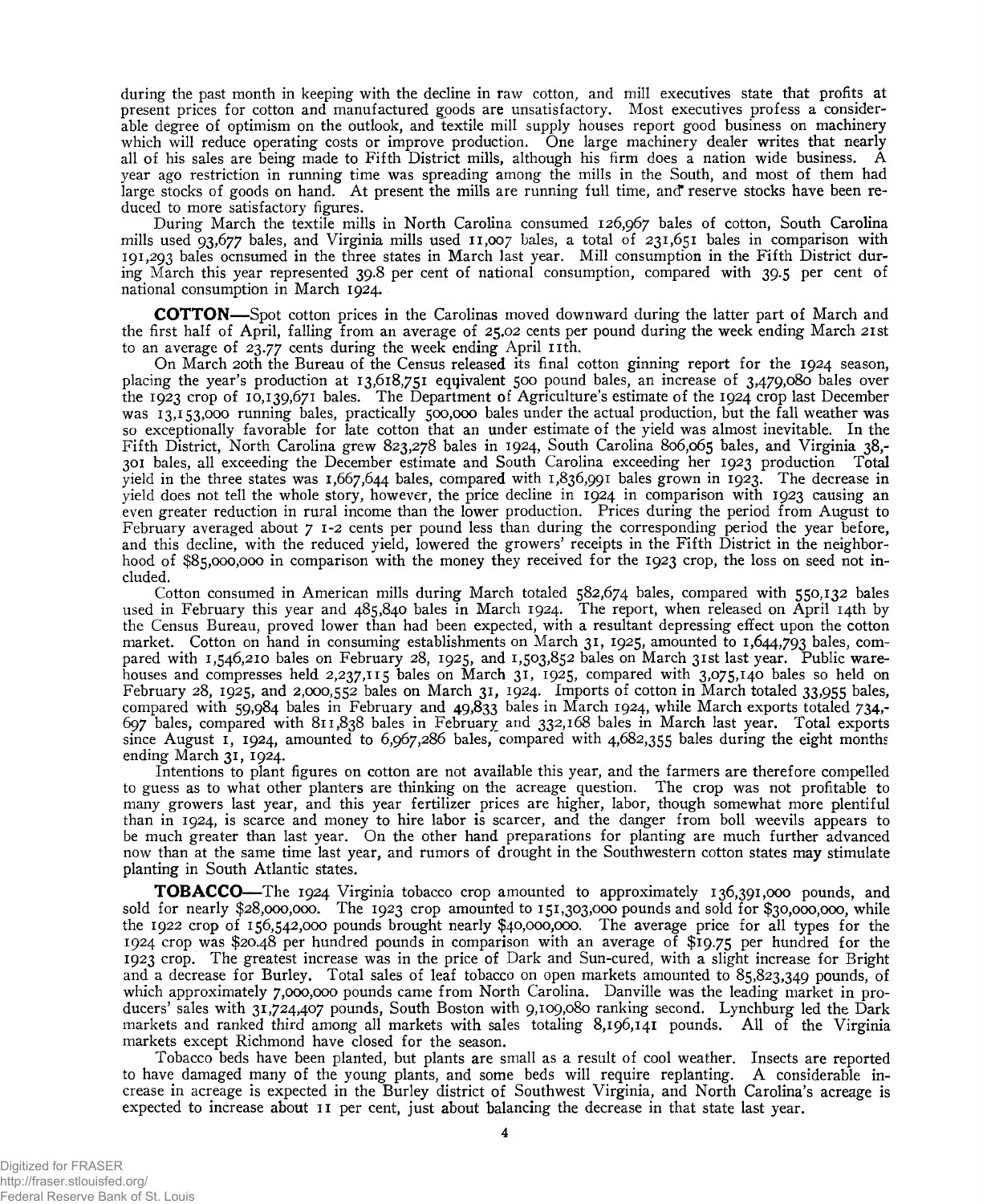|                    |                      |                 |       | Premits Issued |          | New Construction  |              |              | Alterations | Per Ccnt<br>Increase or<br>οf<br>of |                                  |              |
|--------------------|----------------------|-----------------|-------|----------------|----------|-------------------|--------------|--------------|-------------|-------------------------------------|----------------------------------|--------------|
| $\dot{\mathbf{z}}$ | <b>CITIES</b>        | New             |       | Repairs        |          |                   |              |              |             | Decrease                            | Increase                         | ف<br>ا       |
|                    |                      | 1925            | 1924  | 1925           | 1924     | 1925              | 1924         | 1925         | 1924        | Total<br>Valuation                  | or<br>Decrease                   |              |
|                    | Baltimore, Md        | 777             | 561   | 1,027          |          | 1,032 \$4,725,840 | \$5,018,100  | 591,840<br>S | \$1,215,720 | $\mathbf{s}-$                       | $916,140 - 14.7\%$               | 1            |
| 2                  | Cumberland, Md       | 47              | 48    | 25             | 33       | 135,440           | 168.700      | 14.106       | 66,556      | 85,710                              | $-36.4$                          | $\mathbf{2}$ |
| 3                  | Frederick, Md.       | 21              | 15    | 1              | 2        | 99,620            | 46,823       | 2,000        | 2,700       | 52,097                              | 105.2                            | 3            |
| 4                  | Hagerstown, Md       | *49             |       | $*20$          |          | $*254,105$        |              | *53,975      |             |                                     |                                  | 4            |
| 5                  | Danville Va          | $*11$           | .     | 0              |          | $*229,700$        |              | $\Omega$     |             |                                     |                                  | 5            |
| 6                  | Lynchburg, Va        | 20              | 31    | 26             | 28       | 128,555           | 67,136       | 52,850       | 40,016      | 74,253                              | 69.3                             | 6            |
| 7                  | Norfolk, Va.         | 213             | 101   | 74             | 56       | 432,109           | 612,295      | 41,020       | 92,688      | 231,854                             | 32.9                             | 7            |
| 8                  | Petersburg, Va.      | 16              | 10    | 14             | 5        | 26.774            | 9,220        | 7,515        | 1.130       | 23,939                              | 231.3                            | 8            |
| 9                  | Richmond, Va         | 222             | 198   | 79             | 76İ      | 2,102,205         | 1,325,785    | 72,394       | 134,244     | 714,570                             | 48.9                             | 9            |
| 10                 | Roanoke, Va.         | 117             | 97    | 61             | 48       | 401.966           | 288,692      | 14,807       | 17,010      | 111.071                             | 36.3                             | 10           |
| 11                 | Bluefield, W. Va     | 33              | 26    | 8              | 5        | 89,400            | 87,200       | 3,500        | 4.450       | 1.250                               | 1.4                              | 11           |
| 12                 | Charleston, W. Va.   | 43              | 71    | 9              | 25       | 989,106           | 118,554      | 44,300       | 200,060     | 714.792                             | 224.3                            | 12           |
| 13                 | Clarksburg, W. Va    | 16              | 50    | 14             | 17       | 224,275           | 495,081      | 2,445        | 6.340       | 274,701                             | 54.8                             | 13           |
| 14                 | Huntington, W. Va    | $+301$          | 180   | .              | 35       | +1,118,667        | 1,066,368    |              | 66,300      | 14,001<br>—                         | 1.2                              | 14           |
| 15                 | Parkersburg, W.Va    | 42              | 50    | 5              | 27       | 76,000            | 196,400      | 1,100        | 6,425       | 125,725                             | 62.0                             | 15           |
| 16                 | Asheville, N. C.     | 65              | 38    | 62             | 59       | 1,322,002         | 270,500      | 23,848       | 18,018      | 1,057,332                           | 366.5                            | 16           |
| 17                 | Charlotte, N.C       | 73              | 71    | 17             | 14       | 628,688           | 656,550      | 87,419       | 21,425      | 38,132                              | 5.6                              | 17           |
| 18                 | Durham, N. C.        | 35              | 40    | 10             | 4        | 154,497           | 238,500      | 24,360       | 2,025       | 61,668<br>−                         | 25.6<br>$\overline{\phantom{0}}$ | 18           |
| 19                 | Greensboro, N.C.     | 77              | 83    | 37             | 36       | 311.140           | 341,099      | 36,585       | 40,715      | 34,089                              | 8.9                              | 19           |
| 20                 | High Point, N.C      | 82              | 49    | 9              | 14       | 250.635           | 330.150      | 3,850        | 4.875       | $30,540 -$                          | 24.0                             | 20           |
| 21                 | Raleigh, N. C        | 101             | 46    | 22             | 3        | 448,115           | 148.950      | 7,915        | 1,700       | 305,380                             | 202.7                            | 21           |
| 22                 | Salisbury, N. C.     | 22              | 17    | 16             | 10       | 87.100            | 68,100       | 2,670        | 6,375       | 15.295                              | 20.5                             | 22           |
| 23                 | Wilmington, N. C.    | 8               | 10    | 8              | 4        | 14,950            | 401,000      | 21,900       | 5,100       | 369,250<br>—                        | 90.9<br>$\sim$                   | 23           |
| 24                 | Winston-Salem, N. C. | 96              | 82    | 113            | 93       | 364,965           | 460,375      | 31,315       | 39,640      | 103,735<br>—                        | 20.7                             | 24           |
| 25                 | Charleston, S. C     | 11              | 8     | 18             | 20       | 13,450            | 25,275       | 4,253        | 14,197      | 21,769<br>----                      | 55.2                             | 25           |
| 26                 | Columbia, S. C.      | 4               | 36    | 35             | 41       | 5,965             | 60.701       | 21,760       | 9,745       | 42.721<br>—                         | 60.6                             | 26           |
| 27                 | Greenville, S. C     | 28              | 24    | 22<br>44       | 14<br>36 | 103,055           | 269,535      | 13,770       | 23,800      | 176,510<br>—<br>9.953               | 60.2                             | 27<br>28     |
| 28                 | Spartanburg, S. C.   | 33 <sup>5</sup> | 40    | 285            | 404      | 129,510           | 139,330      | 11,532       | 11,665      |                                     | 6.6                              | 29           |
| 29                 | Washington, D. C.    | 356             | 253   |                |          | 5,054,450         | 2,962,940    | 325,466      | 268.737     | 2,148,239                           | 66.5                             |              |
|                    | Totals 2.859         |                 | 2,235 | 2,041          | 2,141    | \$19,438,479      | \$15,873,359 | \$1,464,520  | \$2,321,656 | 2,707,984<br>S                      | 14.9%                            |              |

#### **BUILDING OPERATIONS FOR THE MONTHS OF MARCH, 1925 AND 1924.**

**♦Hagerstown and Danville figures not included in totals —Denotes decrease**

**tlncludes both new work and repairs**

**NOTE- The figures in the above table reflect the amount of work provided for in the corporation limits of the several cities, but take no account of suburban developments.**

Building permit figures were received for both March 1925 and March 1924 from twenty-seven identical cities in the Fifth Reserve District. Total permits issued in the reporting cities for new construction during the month numbered 2,859, with estimated valuation of \$19,438,479, compared with 2,235 permits and a valuation of \$15,873,359 issued for similar work in March last year. Seventeen of the twenty-seven cities reported a larger number of permits during the 1925 month, and twelve cities reported higher valuation figures. Permits for alterations and repairs numbered 2,041, valued at \$1,464,520, in March this year, and 2,141 permits and \$2,321,656 in March last year. Combined valuation of both new work; and repairs amounted to \$20,902,999 in March 1925 and \$18,195,015 in March 1924, an increase this year of 14.9 per cent. In percentage increase, Asheville, N. C., led with 366.5 per cent, and Frederick, Md., Petersburg, Va., Charleston, W. Va., and Raleigh, N. C., reported increases of more than 100 per cent in valuation. Richmond and Washington reported large increases in both number and valuation, and Baltimore reported a big increase in number of permits but showed a lower total valuation. A very large proportion of the work provided for in permits issued this spring is residence or apartment house construction, which probably accounts for the lower percentage increase in estimated valuation in comparison with the increase in the number of permits issued, residence permits naturally being much lower valued than permits for business or industrial purposes.

AGRICULTURAL NOTES-Farm work is very much farther advanced this year than last in Virginia. Plowing is practically finished, and preparation of land for planting has made excellent progress. Increased acreage of most crops is expected in comparison with 1924, especially in acreage planted in feed crops. Wheat is in fair condition in Virginia, and early sown fields promise good yields, although cool weather retarded development during the first half of April. Corn has not yet been planted on many farms, but if the weather continues favorable a considerable increase in acreage will be made. Pastures have not made much progress during the past two weeks, and many farmers have been forced by feed shortage to turn cattle on the grass too early. Hay prospects appear good, and a large acreage of spring oats has been sown. Fruit prospects are still somewhat problematical. Peaches, plums and cherries have been injured in all parts of the state and prospects are for lower yields than last year, but apple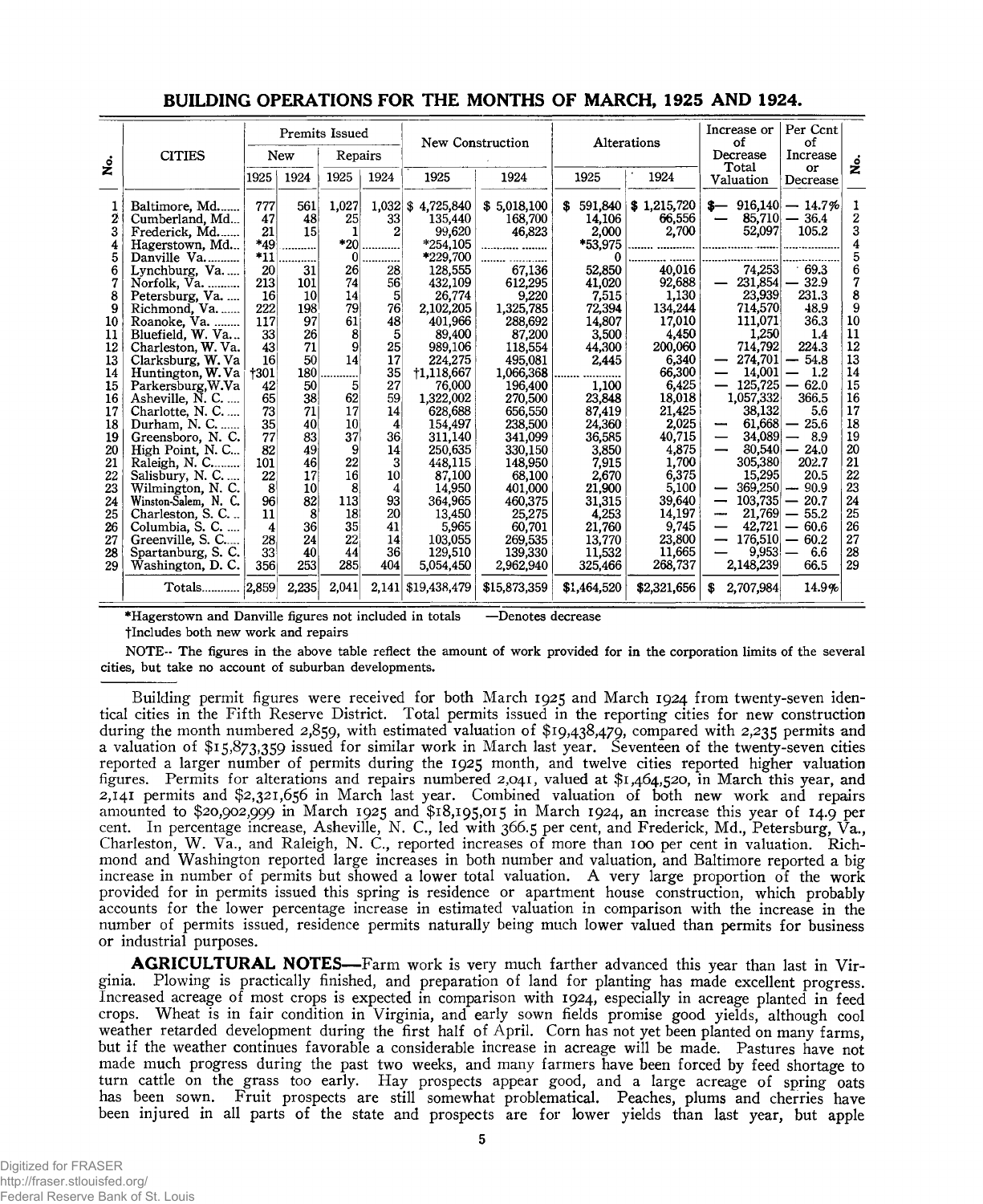prospects appear excellent. Trees were in full bloom east of the mountains by April 15th, but in the Shenandoah Valley and the Northern counties the majority of the trees will not be in bloom until between the 20th and 25th. The 1924 apple crop of Virginia was the largest on record, 12,717 cars having been shipped prior to April 15, 1925, in comparison with 9,827 cars the largest shipment of any previous season. There was an excellent strawberry bloom in the commercial sections, and prospects for this crop are very encouraging.

North Carolina has experienced few seasons with such favorable weather as has prevailed this spring, and farm work is consequently much farther advanced than usual. Wheat is in good shape, especially in the Piedmont counties where most of the crop is grown. There have been no reports of any serious damage. Oats, which wintered very badly last year, are reported in fine shape this year, although there was some frost damage in the Piedmont section. Rye acreage was substantially increased this year, and the grain is ranging from fair to good. Prospects for early hay appear good, although the acreage is small. Pastures are doing well, especially in the northern Piedmont and Coastal counties.

Small grain crops are in good condition and very promising in South Carolina, and the outlook for fruit is generally satisfactory, although some damage was done to peaches early in April. Rains in January and mild, dry weather during February and March was favorable for growth of wheat, oats, rye, pastures and home gardens, and the condition of these crops average considerably better than on the same date last year. Commercial Irish potato acreage is much smaller this year than in 1924.

Small grains in Maryland came through the winter in better condition than was expected last fall, and stands run from good to excellent. Pastures are greening up fairly well, and farmers have turned stock on them in some parts of the state.

#### **FIGURES ON RETAIL TRADE As Indicated By Reports fromjTwenty-nine Representative Department Stores for the Month of March, 1925.**

| Baltimore<br>10.2 | Percentage increase in March 1925 sales over sales in March 1924:<br>Richmond<br>27.9                                | Washington<br>9.7 | Other Cities<br>8.5 | $\it District$<br>11.4 |
|-------------------|----------------------------------------------------------------------------------------------------------------------|-------------------|---------------------|------------------------|
| $2.2\,$           | Percentage increase in sales from January 1st through March over sales during the same three months in 1924;<br>14.1 | $3.3\phantom{0}$  | 4.1                 | 3.9                    |
| 1.7               | Percentage increase in March 1925 sales over average March sales during the years 1920-1924, inclusive:<br>31.3      | $1.5\phantom{0}$  | $-4.3$              | 4.3                    |
| $-0.4$            | Percentage increase in stock on March 31, 1925, over stock on March 31, 1924:<br>9.7                                 | $-7.3$            | $-9.9$              | $-3.1$                 |
| 12.7              | Percentage increase in stock on March 31, 1925, over stock on February 28, 1925:<br>7.3                              | 8.2               | 8.7                 | 10.2                   |
| 27.9              | Percentage of sales during March 1925 to average stock carried during that month:<br>29.2                            | 27.0              | 20.8                | 26.8                   |
| 73.8              | Percentage of sales from January 1st through March 31st to average stock carried during the three months:<br>76.1    | 76.1              | 57.4                | 72.6                   |
| 6.4               | Percentage of outstanding orders on March 31, to total purchases of merchandise in 1924:<br>7.4                      | 4.8               | 7.1                 | 5.9                    |

**— Denotes decreased percentage; other figures show gains.**

Retail trade in March, as reflected in dollar sales of twenty-nine representative department stores in the Fifth District, exceeded March 1924 sales by 11.4 per cent, and averaged 4.3 per cent above sales during the corresponding month of the five year period 1920-1924, inclusive. Cumulative sales from January 1st through March this year exceeded sales during the same three months last year by 3.9 per cent. Stocks on the shelves, at selling prices, were 3.1 per cent smaller at the end of March than at the end of March 1924, but were 10.1 per cent greater than at the end of February this year. The percentage of average sales during March to average stocks carried during the month was 26.8 per cent, while the percentage of total sales since January 1st to average stocks carried each month during the period was 72.6 per cent, indicating a rate of turnover of slightly more than 2.9 times. Outstanding orders for merchandise on March 31, 1925, amounted to 5.9 per cent of total 1924 purchases.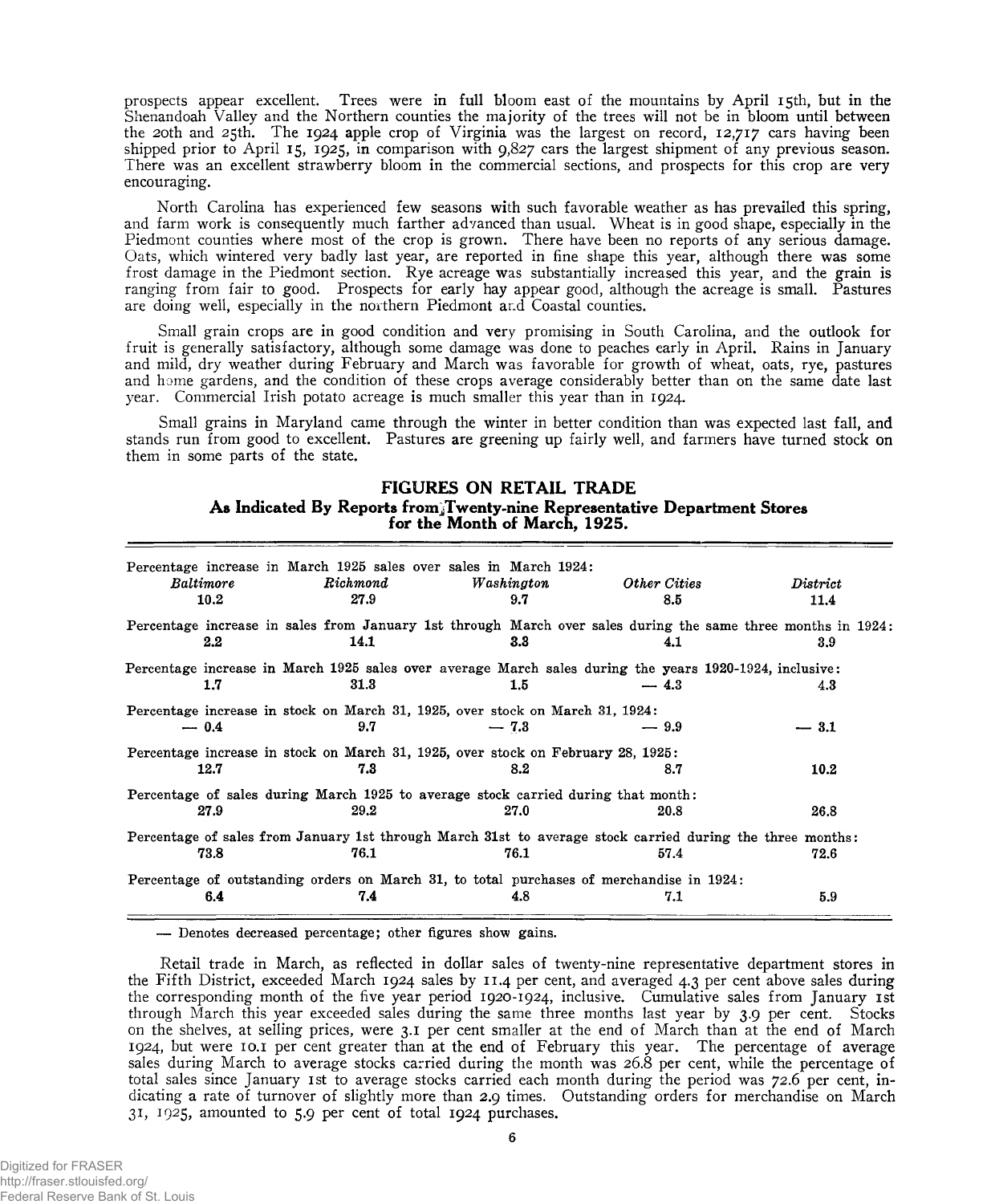#### **WHOLESALE TRADE March, 1925.**

| 43 Groceries | 15 Dru Goods | 13 Shoes   | Percentage increase (or decrease) in sales in March 1925, compared with sales in February 1925:<br>18 Hardware | 6 Furniture | 13 Drugs      |
|--------------|--------------|------------|----------------------------------------------------------------------------------------------------------------|-------------|---------------|
| 7.6          | 5.2          | 21.8       | 15.6                                                                                                           | $-10.7$     | 7.9           |
|              |              |            | Percentage increase (or decrease) in sales in March 1925, compared with sales in March 1924:                   |             |               |
| 5.6          | 6.0          | 9.2        | 2.6                                                                                                            | $-8.3$      | $2.2^{\circ}$ |
| of $1924:$   |              |            | Percentage increase (or decrease) in sales since January 1, 1925, compared with the corresponding three months |             |               |
| 2.7          | $-14.6$      | $-2.2$     | $-6.1$                                                                                                         | 6.0         | $-0.6$        |
| $-5.2(10)$   | 0.4(8)       | $-2.3(6)$  | Percentage increase (or decrease) in stocks on March 31, 1925, compared with February 28, 1925:<br>$-1.7(6)$   | 1.4(3)      |               |
| 14.2(10)     | $-22.2(8)$   | $-16.2(6)$ | Percentage increase (or decrease) in stocks on March 31, 1925, compared with March 31, 1924:<br>$-2.6(6)$      | $-0.5(3)$   |               |

**— Denotes decreased percentage.**

**NOTE: The number of firms reporting stock figures for the dates compared is shown immediately after the percentage figure.**

One hundred and eight wholesale firms reported on March sales, representing groceries, dry goods, shoes, hardware, furniture and drugs. Increased sales in March in comparison with March 1924 were shown in groceries, dry goods, shoes, hardware and drugs, furniture showing the only decline. March sales also exceeded February sales in all lines except furniture, the greater number of business days in March probably accounting for most of the increases. Cumulative sales from January 1, 1925, through March 31st exceeded cumulative sales during the first three months of 1924 in groceries and furniture, but were less in dry goods, shoes, hardware and drugs.

Stocks carried by the reporting wholesalers were greater in dry goods and furniture at the end of March than at the end of February this year, but were less in grocery, shoe and hardware lines. In comparison with stocks on hand March 31, 1924, stocks on March 31st this year were less in every line reported upon except groceries.

Collections continue slow, but apparently there was a slight improvement during March. Ninety-five firms classified their collections as *Good, Fair, Slow* or *Poor,* and of these 73.7 per cent were listed as either *Good* or *Fair* in comparison with 72.2 per cent so classified for February 1925 and 75.8 per cent for March 1924. The classifications made by the reporting firms for March 1925 and March 1924 were as follows, exactly the same firms being included both years:

|                                                   |                   |    |                   |    | March Collections Reported As |           |      |           |       |           |
|---------------------------------------------------|-------------------|----|-------------------|----|-------------------------------|-----------|------|-----------|-------|-----------|
| Lines                                             | Good<br>1925-1924 |    | Fair<br>1925-1924 |    | Slow                          |           | Poor |           | Total |           |
|                                                   |                   |    |                   |    |                               | 1925-1924 |      | 1925-1924 |       | 1925-1924 |
| Groceries<br>------------------------------------ |                   |    | 23                | 25 |                               |           |      |           | 38    | 38        |
| Dry Goods<br>------------------------------       | Ω                 |    |                   |    |                               |           |      |           | 15    | 15        |
| <b>Shoes</b>                                      |                   | Ω  |                   |    |                               |           |      | 2         | ΙΙ    | 11        |
| Hardware                                          |                   |    |                   |    |                               |           |      | Ω         | 13    | 13        |
| Furniture                                         |                   |    |                   |    |                               |           |      | റ         |       |           |
| Drugs                                             |                   |    |                   |    | о                             |           |      |           | 13    |           |
| March Totals                                      | 12                | 16 | 58                | цh | 24                            | 20        |      |           | 95    | 95        |
| February Totals                                   | 12                | 24 |                   | 52 | 25                            | $12 -$    |      | 2         | 90    | 90        |
| January Totals                                    | 16                | 22 | 54                | 55 | 20                            | Ιb        |      | o         | 93    | 93        |

(Compiled April 20, 1925)